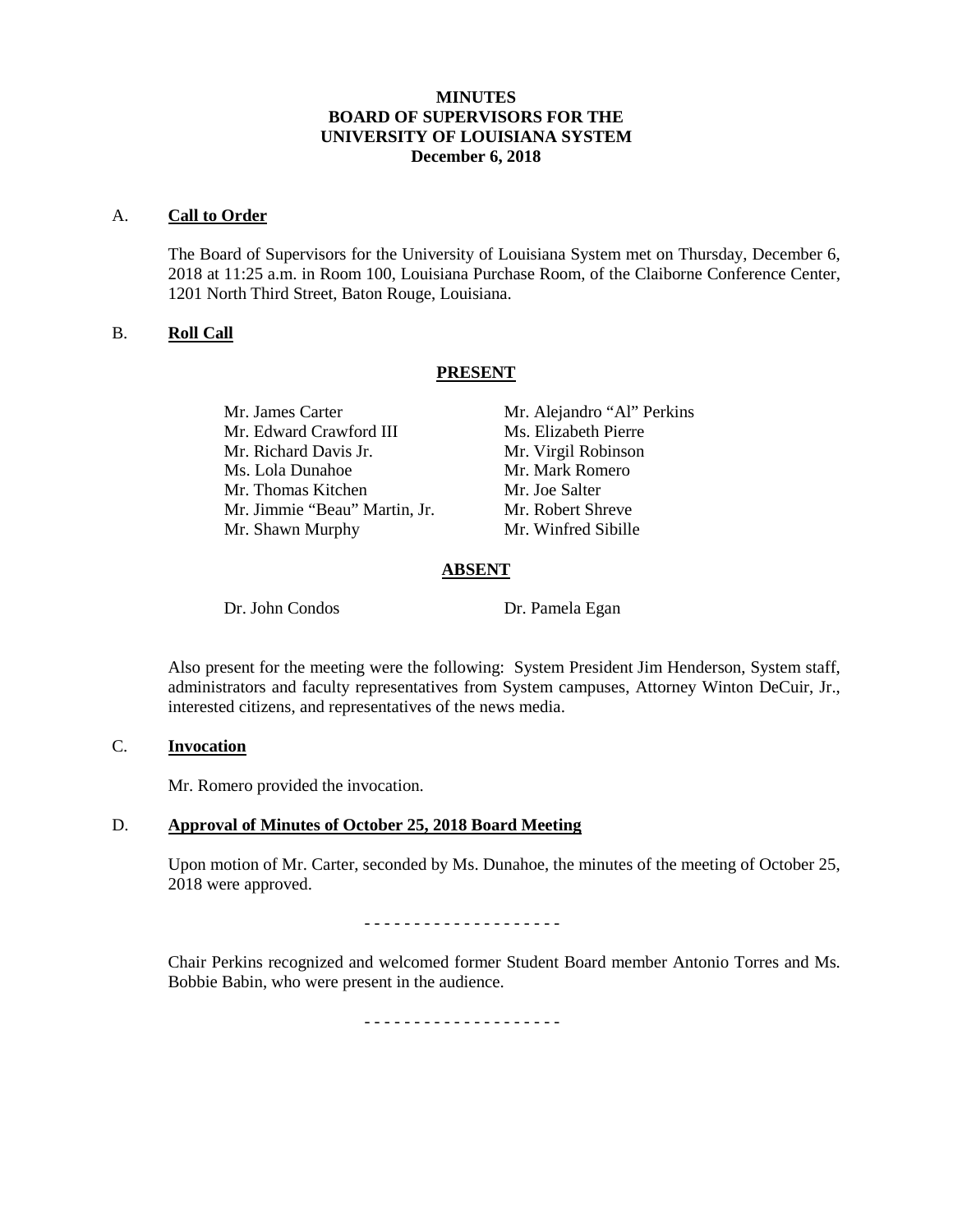# E. **Report of the Academic and Student Affairs Committee**

Upon motion of Ms. Dunahoe, seconded by Mr. Davis, the Board unanimously voted to approve the following items:

E.1. Grambling State University and Louisiana Tech University's request for approval of an Articulation Agreement to establish a 4+1 BS/MS Program.

*NOW, THEREFORE, BE IT RESOLVED, that the Board of Supervisors for the University of Louisiana System hereby approves Grambling State University and Louisiana Tech University's request for approval of an Articulation Agreement to establish a 4+1 BS/MS Program.* 

E.2. McNeese State University's request for approval to terminate the Associate of Arts in Paralegal Studies.

*NOW, THEREFORE, BE IT RESOLVED, that the Board of Supervisors for the University of Louisiana System hereby approves McNeese State University's request for approval to terminate the Associate of Arts in Paralegal Studies.*

E.3. McNeese State University's request for approval to terminate the Post Baccalaureate Certificate in Early Childhood Education Grades PK-3.

*NOW, THEREFORE, BE IT RESOLVED, that the Board of Supervisors for the University of Louisiana System hereby approves McNeese State University's request for approval to terminate the Post Baccalaureate Certificate in Early Childhood Education Grades PK-3.*

E.4. McNeese State University's request for approval to terminate the Post Baccalaureate Certificate in Elementary Education Grades 1-5 (Practitioner Teacher Certification).

*NOW, THEREFORE, BE IT RESOLVED, that the Board of Supervisors for the University of Louisiana System hereby approves McNeese State University's request for approval to terminate the Post Baccalaureate Certificate in Elementary Education Grades 1-5 (Practitioner Teacher Certification).*

E.5. Nicholls State University's request for approval of the University's Revised Strategic Plan.

*NOW, THEREFORE, BE IT RESOLVED, that the Board of Supervisors for the University of Louisiana System hereby approves Nicholls State University's request for approval of the University's Revised Strategic Plan.* 

E.6. Southeastern Louisiana University's request for approval of a Letter of Intent to develop a New Academic Program leading to a Master of Science in Population Health Management.

*NOW, THEREFORE, BE IT RESOLVED, that the Board of Supervisors for the University of Louisiana System hereby approves Southeastern Louisiana University's request for approval of a Letter of Intent to develop a New Academic Program leading to a Master of Science in Population Health Management.*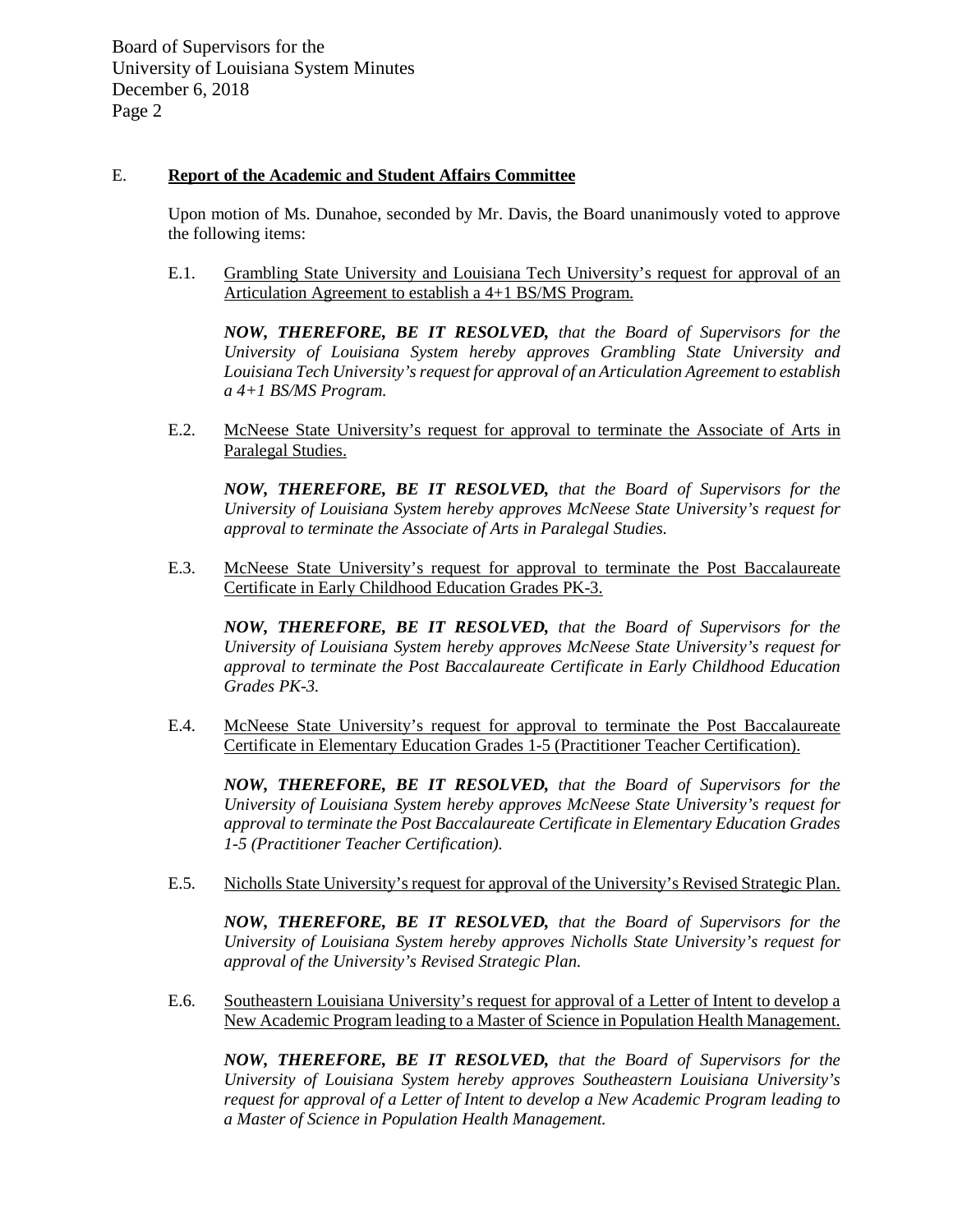> E.7. University of Louisiana at Lafayette's request for conditional (one-year) approval of a New Academic/Research Unit: Kathleen Babineaux Blanco Public Policy Center.

*NOW, THEREFORE, BE IT RESOLVED, that the Board of Supervisors for the University of Louisiana System hereby approves University of Louisiana at Lafayette's request for conditional (one-year) approval of a New Academic/Research Unit: Kathleen Babineaux Blanco Public Policy Center.*

E.8. University of Louisiana at Monroe's request for approval of a Memorandum of Understanding with Acharya Institutes, India.

*NOW, THEREFORE, BE IT RESOLVED, that the Board of Supervisors for the University of Louisiana System hereby approves University of Louisiana at Monroe's request for approval of a Memorandum of Understanding with Acharya Institutes, India.*

E.9. University of Louisiana at Monroe's request for review and approval of the University's **Mission Statement.** 

*NOW, THEREFORE, BE IT RESOLVED, that the Board of Supervisors for the University of Louisiana System hereby approves University of Louisiana at Monroe's request for review and approval of the University's Mission Statement.*

### F. **Report of the Athletic Committee**

Upon motion of Mr. Robinson, seconded by Mr. Murphy, the Board unanimously voted to approve the following items:

F.1. Louisiana Tech University's request for approval of a contract with Mr. Mark Montgomery, Head Softball Coach, effective July 1, 2018.

*NOW, THEREFORE, BE IT RESOLVED, that the Board of Supervisors for the University of Louisiana System hereby approves Louisiana Tech University's request for approval of a contract with Mr. Mark Montgomery, Head Softball Coach, effective July 1, 2018.*

F.2. Louisiana Tech University's request for approval of a contract with Ms. Brooke Stoehr, Head Women's Basketball Coach, effective March 16, 2018.

*NOW, THEREFORE, BE IT RESOLVED, that the Board of Supervisors for the University of Louisiana System hereby approves Louisiana Tech University's request for approval of a contract with Ms. Brooke Stoehr, Head Women's Basketball Coach, effective March 16, 2018.*

F.3. McNeese State University's request for approval of a contract with Ms. Giorgia Pozzan, Head Women's Tennis Coach, effective August 1, 2018.

*NOW, THEREFORE, BE IT RESOLVED, that the Board of Supervisors for the University of Louisiana System hereby approves McNeese State University's request for approval of a contract with Ms. Giorgia Pozzan, Head Women's Tennis Coach, effective August 1, 2018.*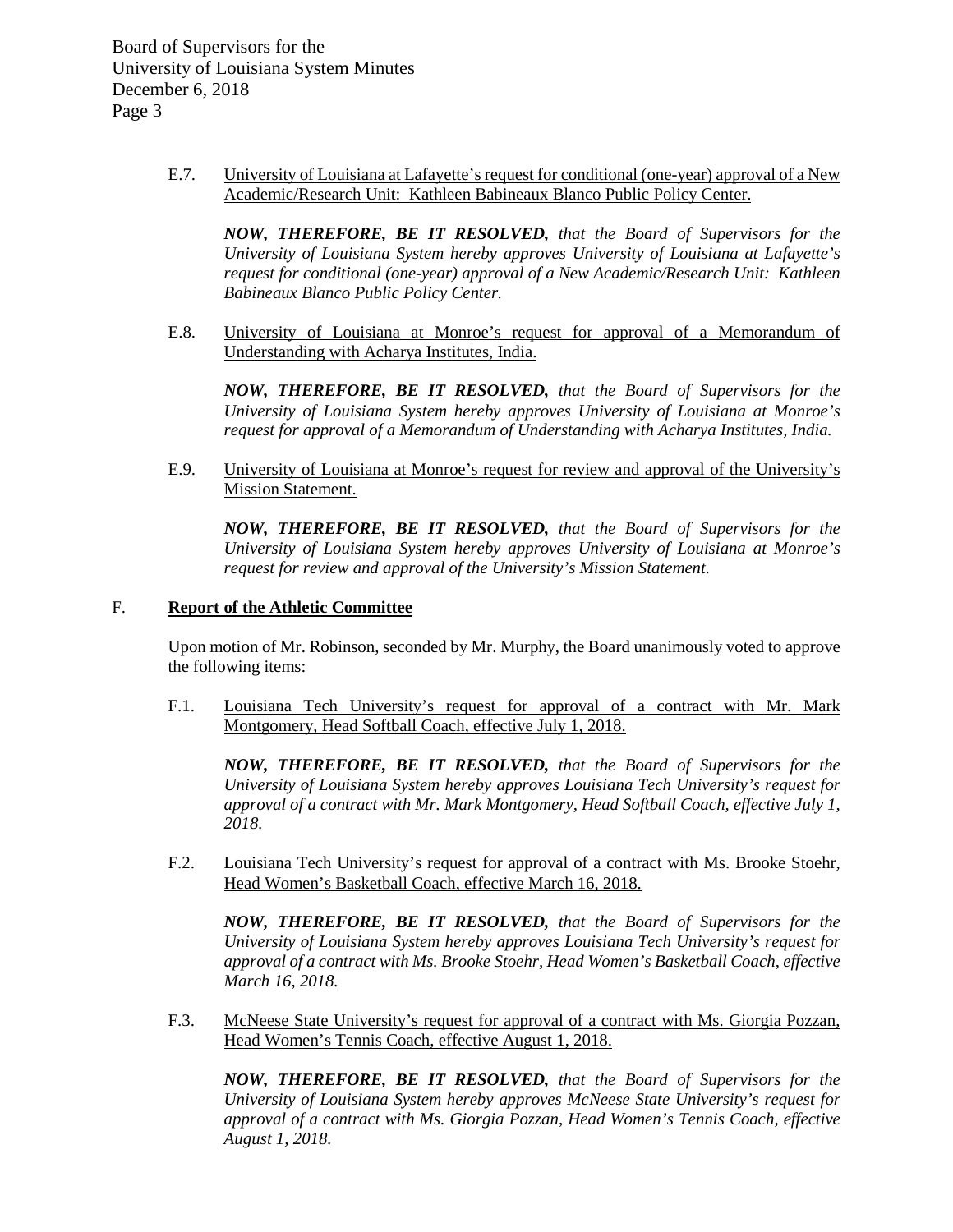## G. **Report of the Facilities Planning Committee**

Upon motion of Mr. Romero, seconded by Mr. Robinson, the Board unanimously voted to approve the following items:

G.1. Louisiana Tech University's request for approval to execute a Lease with Kansas City Southern Railway Company to allow the University to access and install limited improvements on a portion of the railroad's right-of-way that runs through campus.

*NOW, THEREFORE, BE IT RESOLVED, that the Board of Supervisors for the University of Louisiana System hereby approves Louisiana Tech University's request for approval to execute a Lease with Kansas City Southern Railway Company to allow the University to access and install limited improvements on a portion of the railroad's rightof-way that runs through campus.* 

*BE IT FURTHER RESOLVED, that the President of the University or his or her designee be authorized to execute said Lease on behalf of Louisiana Tech University.*

*BE IT FURTHER RESOLVED, that Louisiana Tech University shall obtain final approvals from UL System staff, legal counsel, and all other appropriate agencies/parties, of processes, documents and administrative requirements.*

*AND FURTHER, that Louisiana Tech University will provide System office with copies of all final executed documents for Board files.*

G.2. McNeese State University's request for approval to name several rooms in the Health and Human Performance Educational Complex.

*NOW, THEREFORE, BE IT RESOLVED, that the Board of Supervisors for the University of Louisiana System hereby approves McNeese State University's request to name several rooms in the Health and Human Performance Educational Complex.*

G.3. Nicholls State University's request for approval to permit construction of a building by the Diocese of Houma-Thibodaux on property leased from the University.

*NOW, THEREFORE, BE IT RESOLVED, that the Board of Supervisors for the University of Louisiana System hereby approves Nicholls State University's request for approval to permit construction of a building by the Diocese of Houma-Thibodaux on property leased from the University.*

*BE IT FURTHER RESOLVED, that the President of Nicholls State University and his or her designee are hereby designated and authorized to execute any and all documents necessary to execute this request.*

*BE IT FURTHER RESOLVED, that Nicholls State University shall obtain final approvals from UL System staff, legal counsel, and all other appropriate agencies/parties, of processes, documents and administrative requirements.*

*AND FURTHER, that Nicholls State University will provide System office with copies of all final executed documents for Board files.*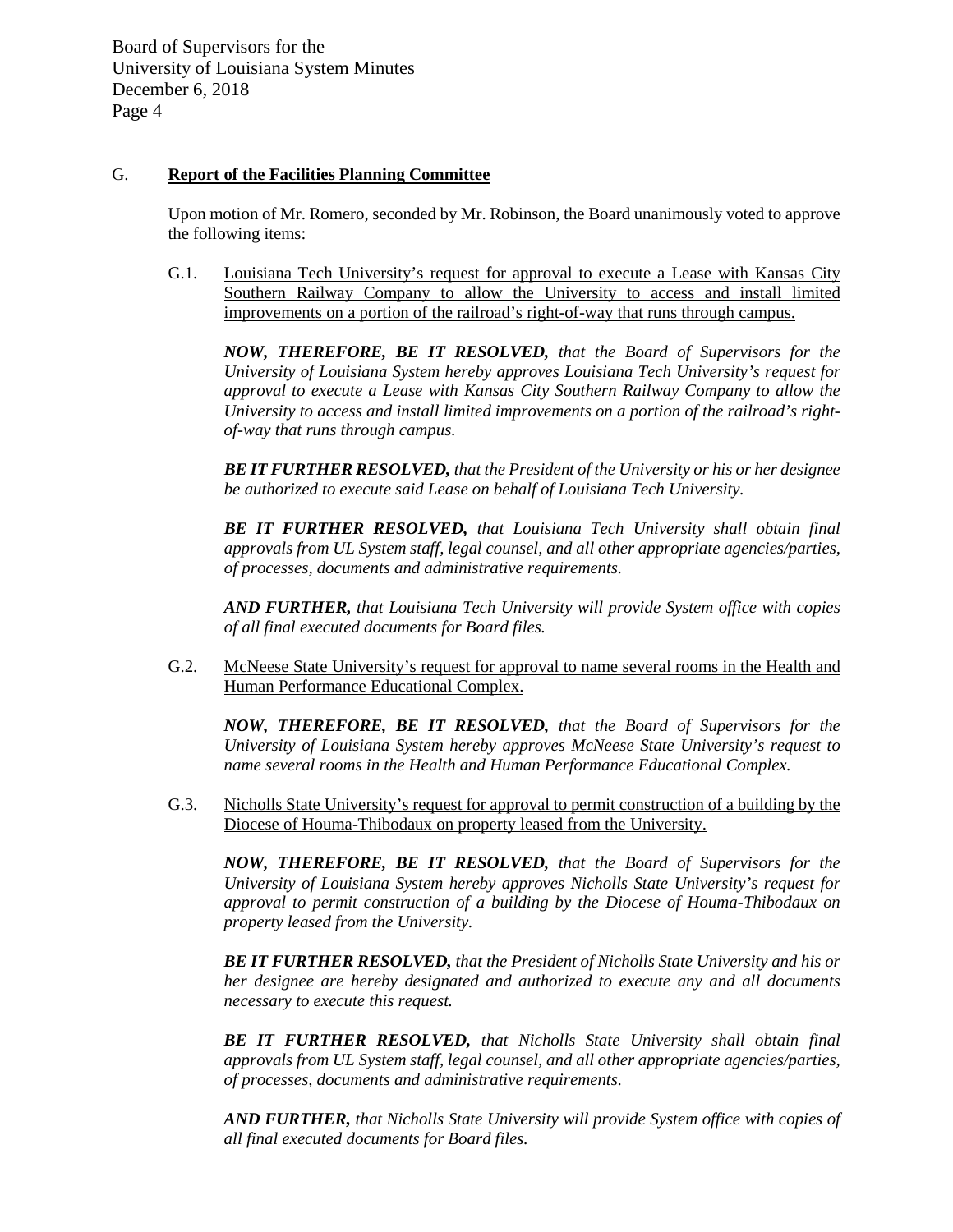> G.4. Southeastern Louisiana University's request for approval to enter into a Cooperative Endeavor Agreement with the Regina Coeli Child Development Center.

*NOW, THEREFORE, BE IT RESOLVED, that the Board of Supervisors for the University of Louisiana System hereby approves Southeastern Louisiana University's request to enter into a Cooperative Endeavor Agreement with the Regina Coeli Child Development Center.*

*BE IT FURTHER RESOLVED, that the President of Southeastern Louisiana University or his or her designee be authorized to execute said Cooperative Endeavor Agreement.*

*BE IT FURTHER RESOLVED, that Southeastern Louisiana University shall obtain final approvals from UL System staff, legal counsel, and all other appropriate agencies/parties, of processes, documents and administrative requirements.*

*AND FURTHER, that Southeastern Louisiana University will provide System office with copies of all final executed documents for Board files.*

#### H. **Report of the Finance Committee**

Upon motion of Mr. Sibille, seconded by Ms. Dunahoe, the Board unanimously voted to approve the following items:

- H.1. University of Louisiana at Lafayette's request for approval to establish the following Endowed Superior Graduate Student Scholarships:
	- a. Ellen Coussan Coffin/BORSF Endowed Superior Graduate Student Scholarship in Biology I
	- b. Ellen Coussan Coffin/BORSF Endowed Superior Graduate Student Scholarship in Biology II
	- c. Ellen Coussan Coffin/BORSF Endowed Superior Graduate Student Scholarship in Biology III
	- d. Ellen Coussan Coffin/BORSF Endowed Superior Graduate Student Scholarship in Biology IV
	- e. Ellen Coussan Coffin/BORSF Endowed Superior Graduate Student Scholarship in Biology V
	- f. Construction Specifications Institute (CSI) Acadiana Chapter/BORSF Endowed Superior Graduate Student Scholarship in Architecture.

*NOW, THEREFORE, BE IT RESOLVED, that the Board of Supervisors for the University of Louisiana System hereby approves the requests from System institutions to establish the LEQSF (8g) Endowed Superior Graduate Student Scholarships noted above.*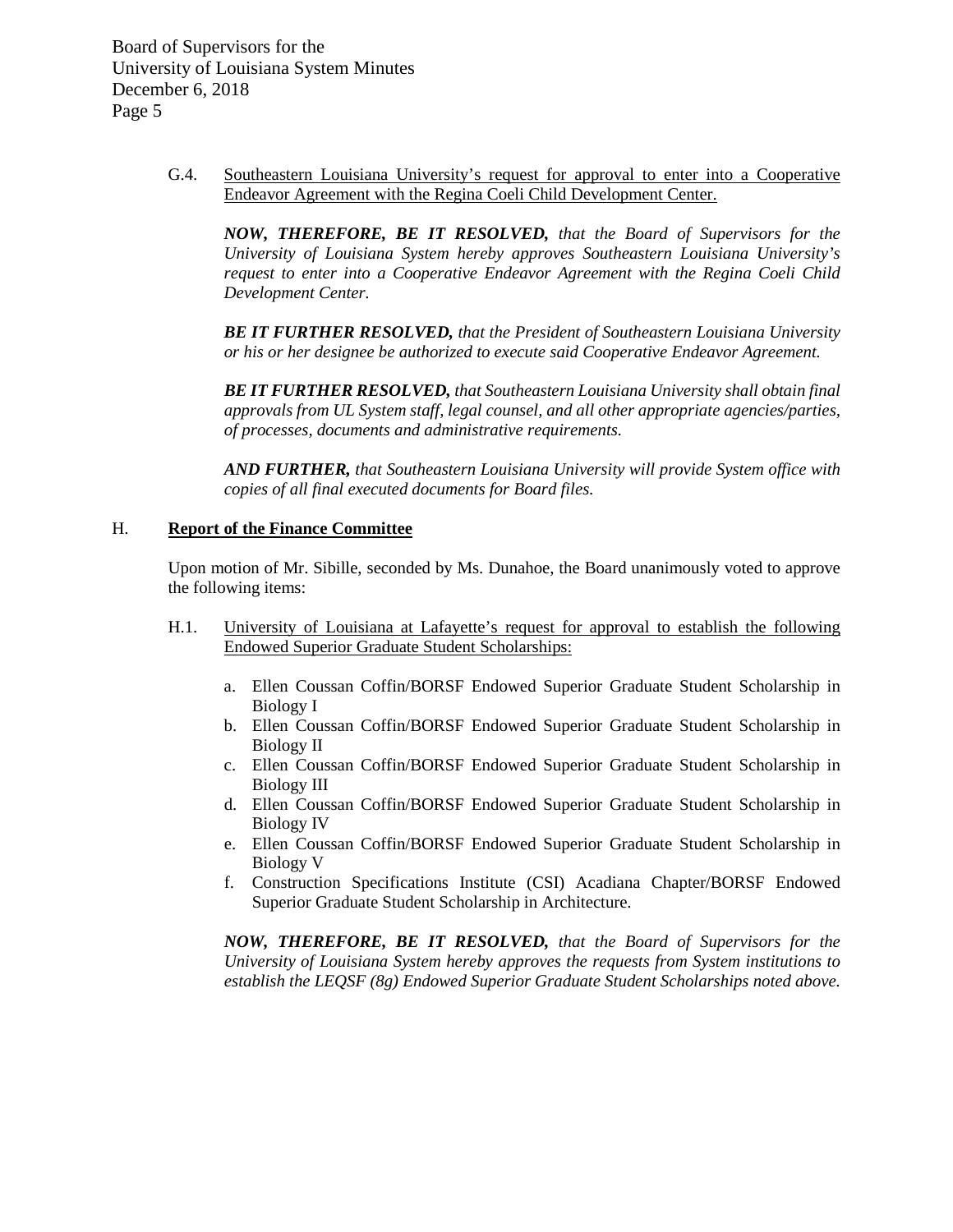> H.2. University of Louisiana at Monroe's request for approval of a tuition rate for students recruited under the University's marketing agreement with Academic Partnerships into online programs leading to Master of Science in Nursing with concentrations in Adult Gerontology Primary Care Nurse Practitioner and Family Nurse Practitioner.

*NOW, THEREFORE, BE IT RESOLVED, that the Board of Supervisors for the University of Louisiana System hereby approves the University of Louisiana at Monroe's request for approval of a tuition rate for students recruited under the University's marketing agreement with Academic Partnerships into online programs leading to Master of Science in Nursing with concentrations in Adult Gerontology Primary Care Nurse Practitioner and Family Nurse Practitioner.* 

H.3. **University of Louisiana System's** discussion of Fiscal Year 2018-19 first quarter financial reports and ongoing assurances.

This was a report only, and no Board action is required.

H.4. University of Louisiana System's report on internal and external audit activity for the period of August 20 to October 21, 2018.

This was a report only, and no Board action is required.

## I. **Report of the Personnel Committee**

Upon motion of Mr. Shreve, seconded by Mr. Murphy, the Board unanimously voted to approve the following items:

I.1. University of New Orleans' request for approval to appoint Dr. Taskin Kocack as Dean of Engineering effective January 14, 2019.

*NOW, THEREFORE, BE IT RESOLVED, that the Board of Supervisors for the University of Louisiana System hereby approves University of New Orleans' request for approval to appoint Dr. Taskin Kocack as Dean of Engineering effective January 14, 2019.*

I.2. University of New Orleans' request for approval to appoint Mr. Vince Granito as Interim Director of Athletics effective November 3, 2018.

*NOW, THEREFORE, BE IT RESOLVED, that the Board of Supervisors for the University of Louisiana System hereby approves University of New Orleans' request for approval to appoint Mr. Vince Granito as Interim Director of Athletics effective November 3, 2018.*

# J. **System President's Business**

### J.1. Personnel Actions

Dr. Henderson indicated that personnel actions from the campuses had been reviewed by staff and recommended their approval.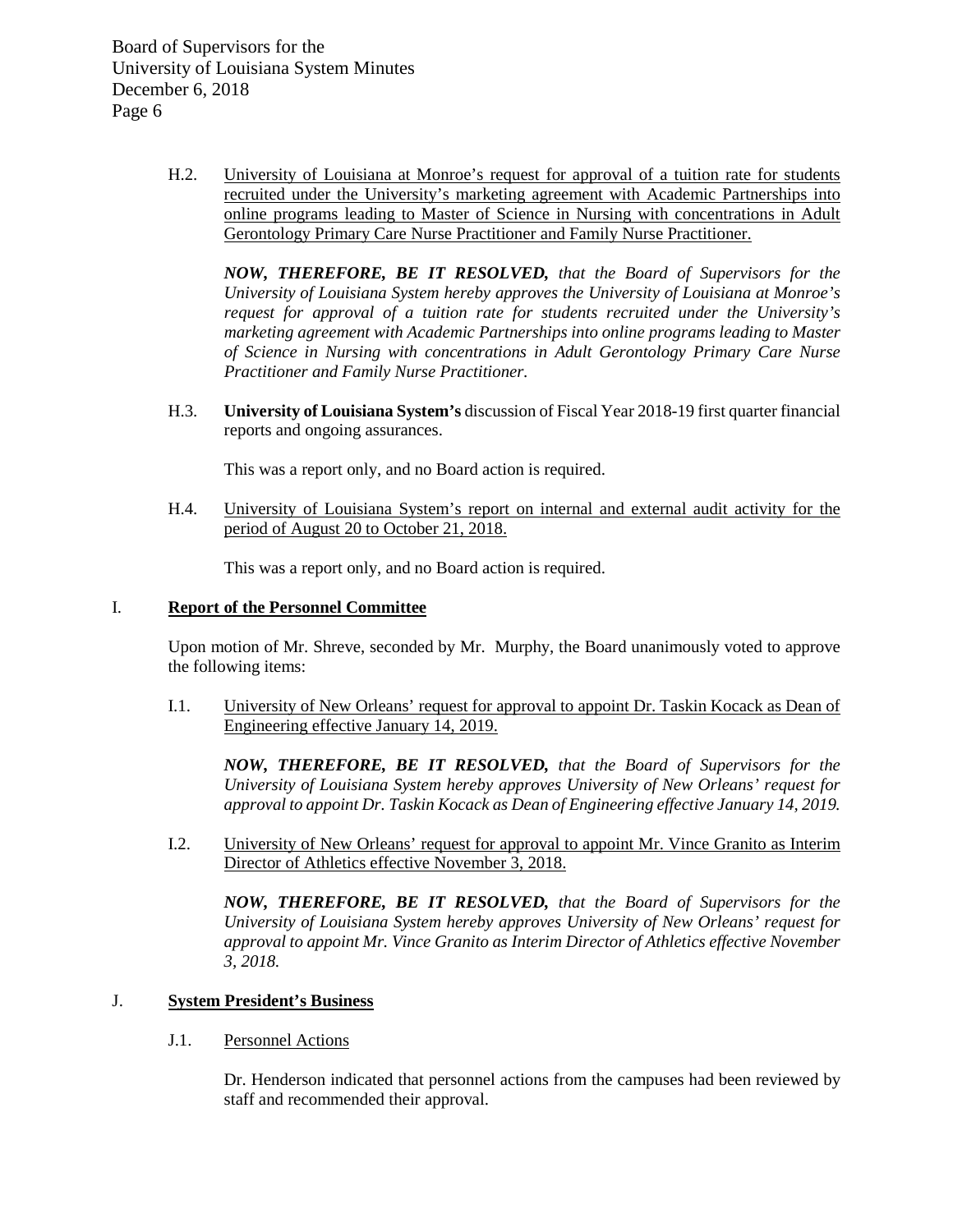*Upon motion of Mr. Romero, seconded by Mr. Murphy, the Board unanimously voted to approve the System personnel actions.*

J.2. University of Louisiana System's Proposed Policy and Procedures Memorandum on Crisis Leave Policy.

Dr. Edwin Litolff said that a revision had been made to the Policy and Procedures Memorandum (PPM) regarding Shared Sick Leave that had been first adopted in 1999. The updated PPM and corresponding Board Rule will be titled Crisis Leave Program to reflect the changes. Dr. Litolff reported that the program is continuing to evolve as state Civil Service policies will be incorporated in the future.

J.3. University of Louisiana System's request related to Grambling State University Presidential Housing.

Dr. Henderson said that an allowance was being considered for the President of Grambling State University due to the condition of the President's Home. He requested that a housing allowance of \$3,100 per month be authorized.

Upon motion of Mr. Sibille, and seconded by Mr. Carter, the following resolution was unanimously adopted by the Board:

*NOW, THEREFORE, BE IT RESOLVED, that the Board of Supervisors for the University of Louisiana System hereby authorizes a \$3,100 per month Housing Allowance to the Grambling State University President, effective January 1, 2019.*

# J.4. System President's Report

### *Transparency Presentation*

Dr. Litolff briefly described a presentation on transparency. He showed comparable data among SREB states concerning cost per credit hour; tuition by state and tuition after discounts and allowances; instructional and administrative costs per FTE; average faculty salaries; state cost per FTE, degree, and bachelor's degree; average staff per institution; percentage of students on PELL; and graduation rates.

### *For Our Future Conference*

Dr. Henderson stated that registration had opened for the 2nd Annual February 14-15 *For Our Future Conference* in Lafayette. He indicated that 265 have registered, with an expectation of 450 participants. He encouraged Board members to make plans to attend.

# K. **Board Chair's Business**

# K.1. Board Chair's Report

Mr. Perkins thanked the Board members for their attendance at the Bayou Classic over the Thanksgiving holiday weekend. He also congratulated the Grambling Marching Band for the honor of being invited to perform at the Saints game and parade.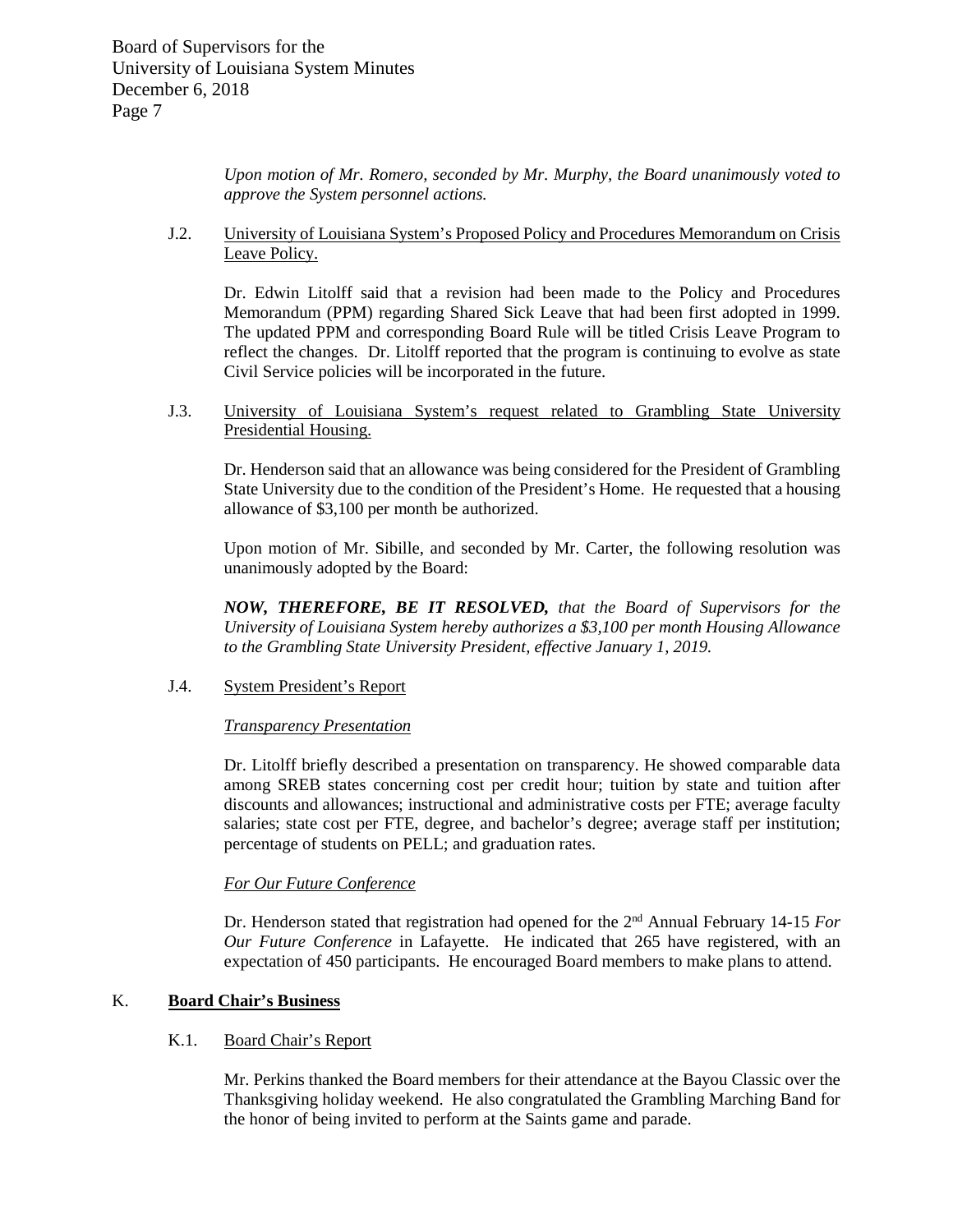#### K.2. Report of Nominating Committee and Election of 2019 Board Officers

Mr. Perkins asked Mr. Sibille to give the report from the Nominating Committee. Mr. Sibille gave his report and stated that the Committee had met and recommends the following members as officers for 2019:

> Mr. Mark Romero – Chair Mr. James Carter – Vice Chair

He also stated that the Committee recommends Ms. Elizabeth Pierre for the position of Parliamentarian.

Mr. Sibille made a motion to recommend Mr. Mark Romero as Chair of the Board for 2019, with a second by Ms. Dunahoe.

Mr. Crawford made a motion to close nominations for Chair, with a second by Mr. Robinson. This motion was unanimously approved by the Board.

Mr. Sibille made a motion to recommend Mr. James Carter as Vice Chair of the Board for 2019, with a second by Mr. Murphy.

Mr. Salter made a motion to close nominations for Vice Chair, with a second by Mr. Murphy. This motion was unanimously approved by the Board.

Upon motion of Ms. Dunahoe, seconded by Mr. Shreve, the Board unanimously voted to approve Mr. Mark Romero as Chair of the Board for 2019.

Upon motion of Mr. Robinson, seconded by Mr. Sibille, the Board unanimously voted to approve Mr. James Carter as Vice Chair of the Board for 2019.

Mr. Perkins congratulated Mr. Romero and Mr. Carter and asked Mr. Romero for his recommendation for Parliamentarian. Mr. Romero stated that he agreed with the Nominating Committee and appointed Ms. Elizabeth Pierre as Parliamentarian for 2019.

- - - - - - - - - - - - - - - - - - - - - - -

Mr. Perkins said that he was honored to have been involved in three presidential searches, Board retreats, ULS Day at the Capitol, successful legislative sessions, the first ULS conference, adoption of a diversity statement, establishment of Board scholarships and, most of all, a greater sense of System among the campuses. Mr. Carter complimented him for his leadership, Mr. Romero thanked him for guiding the Board on the path to success, and Mr. Sibille commended him for his ability to unify.

On behalf of the System and Board, Dr. Henderson presented Mr. Perkins with a plaque to commemorate his tenure as Board Chair for 2017 and 2018.